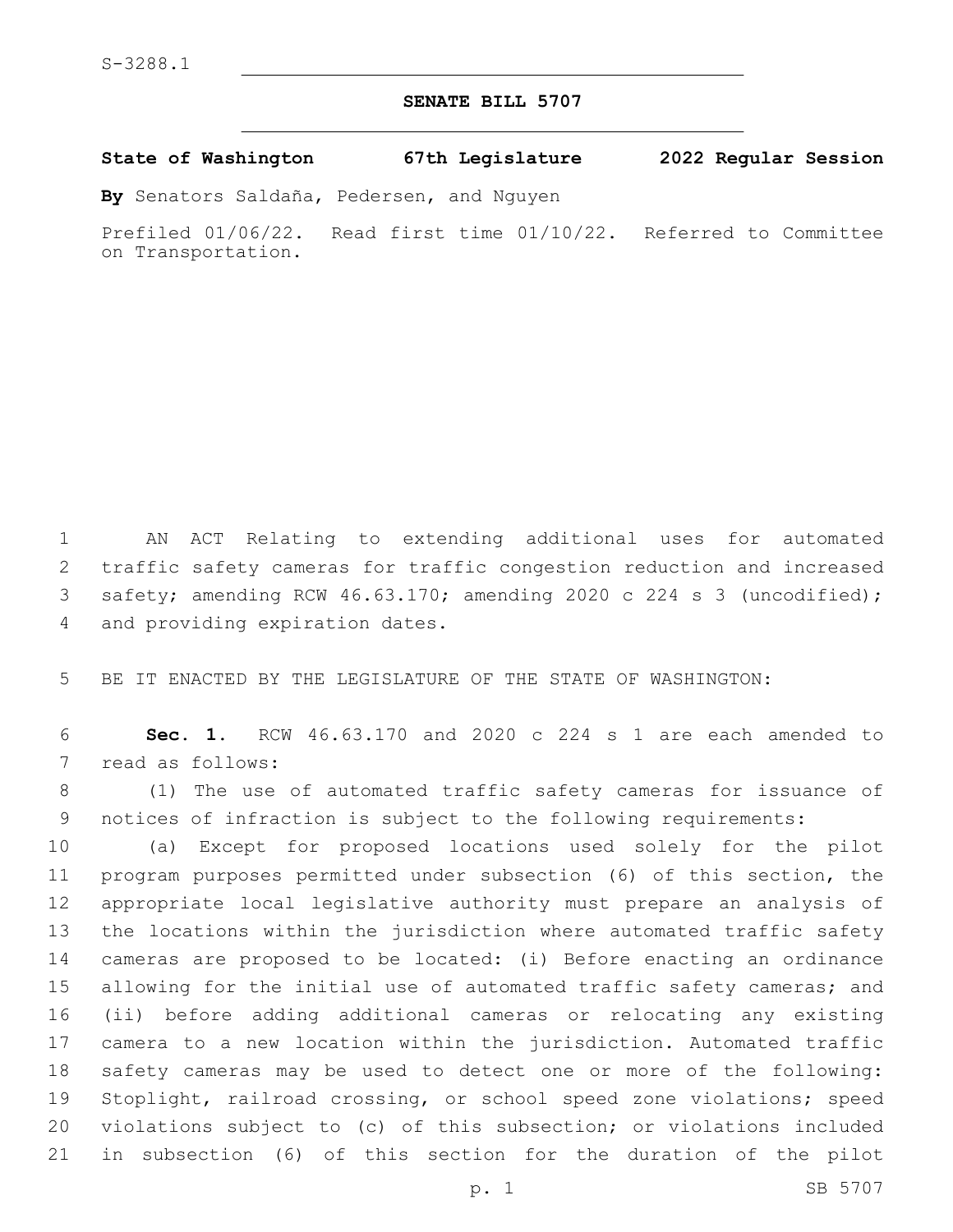program authorized under subsection (6) of this section. At a minimum, the local ordinance must contain the restrictions described in this section and provisions for public notice and signage. Cities and counties using automated traffic safety cameras before July 24, 2005, are subject to the restrictions described in this section, but are not required to enact an authorizing ordinance. Beginning one year after June 7, 2012, cities and counties using automated traffic safety cameras must post an annual report of the number of traffic accidents that occurred at each location where an automated traffic safety camera is located as well as the number of notices of infraction issued for each camera and any other relevant information about the automated traffic safety cameras that the city or county deems appropriate on the city's or county's website.

 (b) Except as provided in (c) of this subsection and subsection (6) of this section, use of automated traffic safety cameras is restricted to the following locations only: (i) Intersections of two or more arterials with traffic control signals that have yellow change interval durations in accordance with RCW 47.36.022, which interval durations may not be reduced after placement of the camera; (ii) railroad crossings; and (iii) school speed zones.

 (c) Any city west of the Cascade mountains with a population of more than one hundred ninety-five thousand located in a county with a population of fewer than one million five hundred thousand may operate an automated traffic safety camera to detect speed violations 25 subject to the following limitations:

 (i) A city may only operate one such automated traffic safety 27 camera within its respective jurisdiction; and

 (ii) The use and location of the automated traffic safety camera must have first been authorized by the Washington state legislature 30 as a pilot project for at least one full year.

 (d) Automated traffic safety cameras may only take pictures of the vehicle and vehicle license plate and only while an infraction is occurring. The picture must not reveal the face of the driver or of passengers in the vehicle. The primary purpose of camera placement is to take pictures of the vehicle and vehicle license plate when an infraction is occurring. Cities and counties shall consider installing cameras in a manner that minimizes the impact of camera 38 flash on drivers.

 (e) A notice of infraction must be mailed to the registered owner of the vehicle within fourteen days of the violation, or to the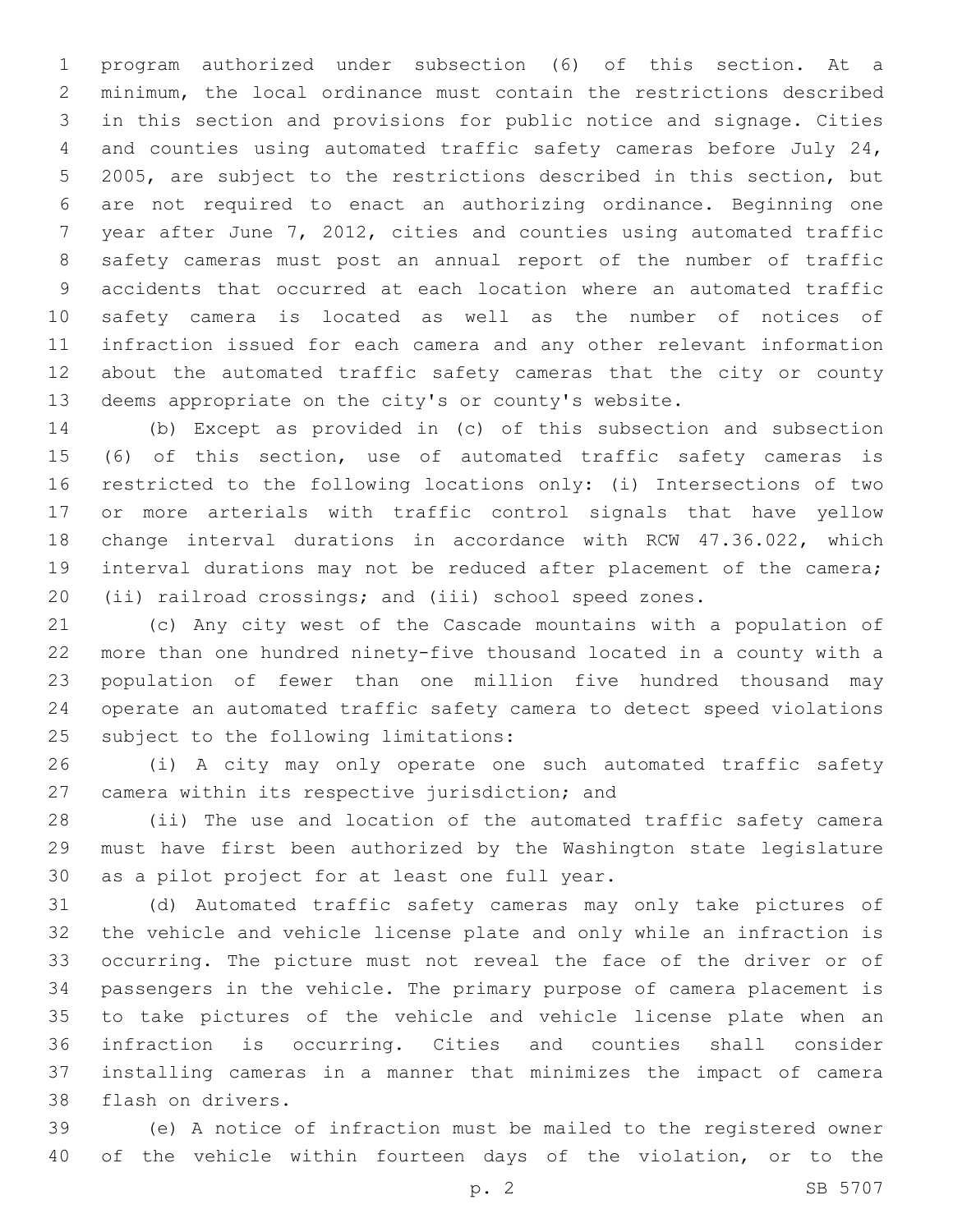renter of a vehicle within fourteen days of establishing the renter's name and address under subsection (3)(a) of this section. The law enforcement officer issuing the notice of infraction shall include with it a certificate or facsimile thereof, based upon inspection of photographs, microphotographs, or electronic images produced by an automated traffic safety camera, stating the facts supporting the notice of infraction. This certificate or facsimile is prima facie evidence of the facts contained in it and is admissible in a proceeding charging a violation under this chapter. The photographs, microphotographs, or electronic images evidencing the violation must be available for inspection and admission into evidence in a proceeding to adjudicate the liability for the infraction. A person receiving a notice of infraction based on evidence detected by an automated traffic safety camera may respond to the notice by mail.

 (f) The registered owner of a vehicle is responsible for an infraction under RCW 46.63.030(1)(d) unless the registered owner overcomes the presumption in RCW 46.63.075, or, in the case of a rental car business, satisfies the conditions under subsection (3) of this section. If appropriate under the circumstances, a renter identified under subsection (3)(a) of this section is responsible for 21 an infraction.

 (g) Notwithstanding any other provision of law, all photographs, microphotographs, or electronic images, or any other personally identifying data prepared under this section are for the exclusive use of law enforcement in the discharge of duties under this section and are not open to the public and may not be used in a court in a pending action or proceeding unless the action or proceeding relates to a violation under this section. No photograph, microphotograph, or electronic image, or any other personally identifying data may be used for any purpose other than enforcement of violations under this section nor retained longer than necessary to enforce this section.

 (h) All locations where an automated traffic safety camera is used must be clearly marked at least thirty days prior to activation of the camera by placing signs in locations that clearly indicate to a driver that he or she is entering a zone where traffic laws are enforced by an automated traffic safety camera. Signs placed in automated traffic safety camera locations after June 7, 2012, must follow the specifications and guidelines under the manual of uniform traffic control devices for streets and highways as adopted by the department of transportation under chapter 47.36 RCW.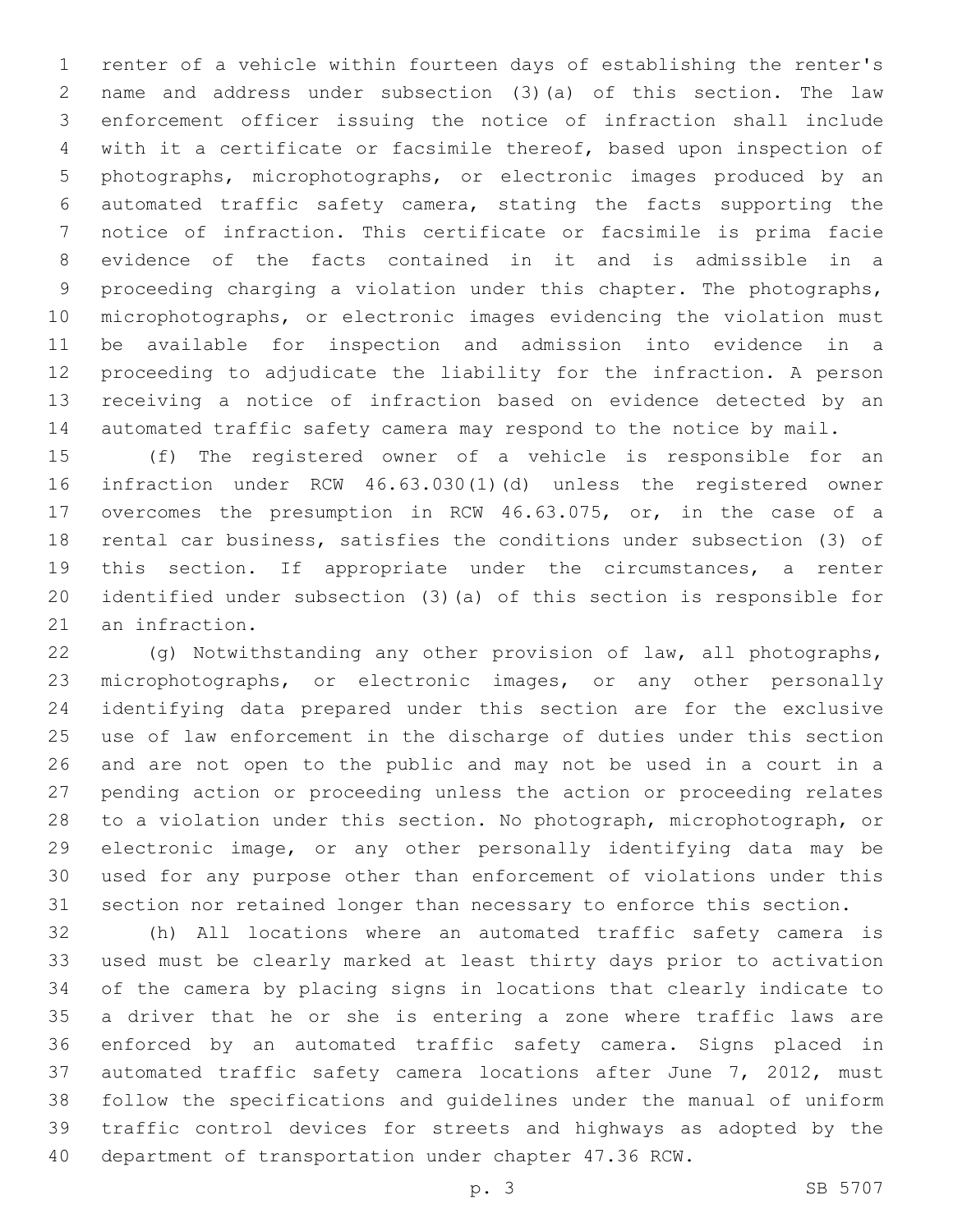(i) If a county or city has established an authorized automated traffic safety camera program under this section, the compensation paid to the manufacturer or vendor of the equipment used must be based only upon the value of the equipment and services provided or rendered in support of the system, and may not be based upon a portion of the fine or civil penalty imposed or the revenue generated 7 by the equipment.

 (2) Infractions detected through the use of automated traffic safety cameras are not part of the registered owner's driving record under RCW 46.52.101 and 46.52.120. Additionally, infractions generated by the use of automated traffic safety cameras under this section shall be processed in the same manner as parking infractions, including for the purposes of RCW 3.50.100, 35.20.220, 46.16A.120, and 46.20.270(2). Except as provided otherwise in subsection (6) of this section, the amount of the fine issued for an infraction generated through the use of an automated traffic safety camera shall not exceed the amount of a fine issued for other parking infractions within the jurisdiction. However, the amount of the fine issued for a traffic control signal violation detected through the use of an automated traffic safety camera shall not exceed the monetary penalty for a violation of RCW 46.61.050 as provided under RCW 46.63.110, 22 including all applicable statutory assessments.

 (3) If the registered owner of the vehicle is a rental car business, the law enforcement agency shall, before a notice of infraction being issued under this section, provide a written notice to the rental car business that a notice of infraction may be issued to the rental car business if the rental car business does not, within eighteen days of receiving the written notice, provide to the 29 issuing agency by return mail:

 (a) A statement under oath stating the name and known mailing address of the individual driving or renting the vehicle when the 32 infraction occurred; or

 (b) A statement under oath that the business is unable to determine who was driving or renting the vehicle at the time the infraction occurred because the vehicle was stolen at the time of the infraction. A statement provided under this subsection must be accompanied by a copy of a filed police report regarding the vehicle 38 theft; or

 (c) In lieu of identifying the vehicle operator, the rental car 40 business may pay the applicable penalty.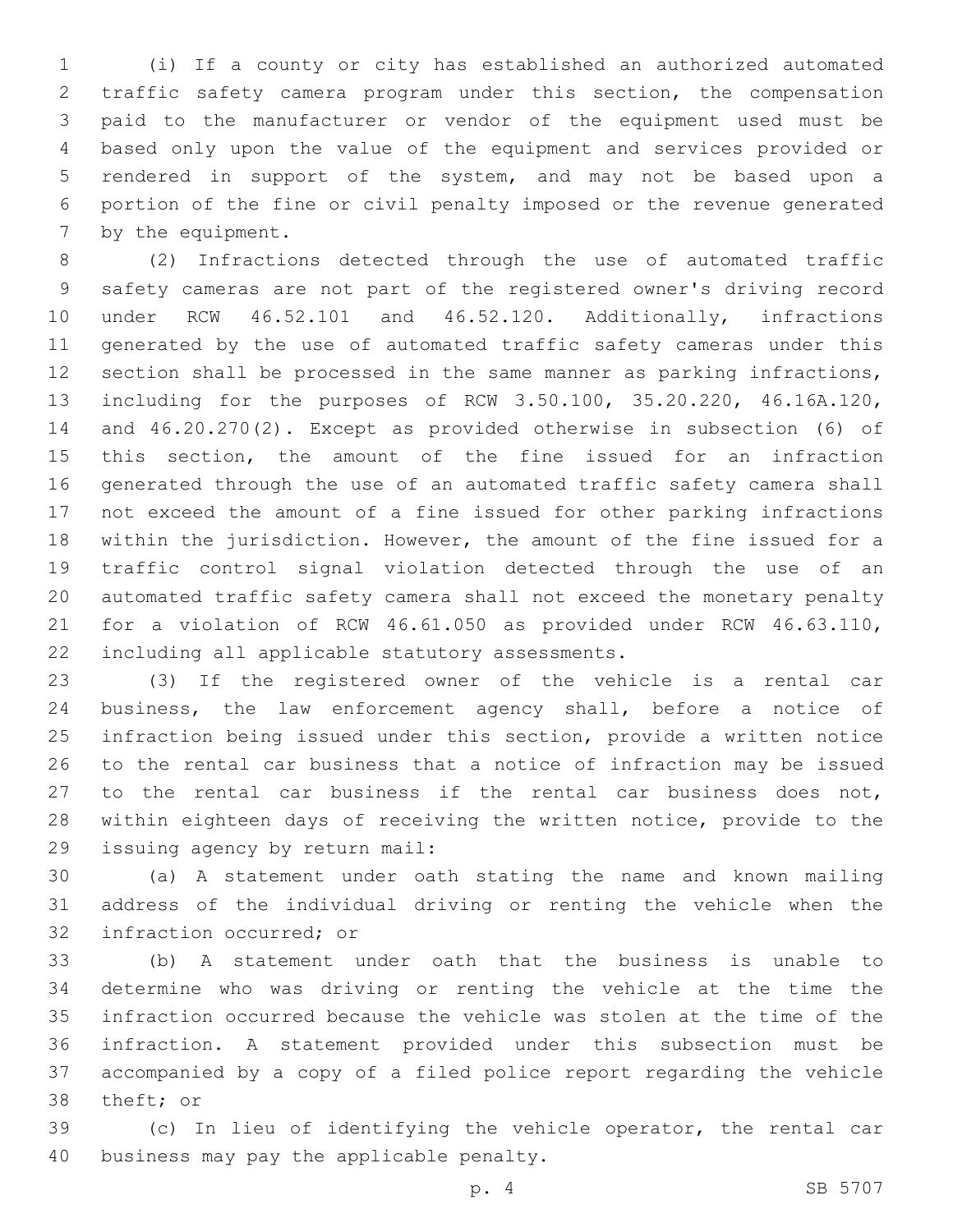Timely mailing of this statement to the issuing law enforcement agency relieves a rental car business of any liability under this 3 chapter for the notice of infraction.

 (4) Nothing in this section prohibits a law enforcement officer from issuing a notice of traffic infraction to a person in control of a vehicle at the time a violation occurs under RCW 46.63.030(1) (a), (b), or (c).

 (5)(a) For the purposes of this section, "automated traffic safety camera" means a device that uses a vehicle sensor installed to work in conjunction with an intersection traffic control system, a railroad grade crossing control system, or a speed measuring device, and a camera synchronized to automatically record one or more sequenced photographs, microphotographs, or electronic images of the rear of a motor vehicle at the time the vehicle fails to stop when facing a steady red traffic control signal or an activated railroad grade crossing control signal, or exceeds a speed limit as detected 17 by a speed measuring device.

 (b) For the purposes of the pilot program authorized under subsection (6) of this section, "automated traffic safety camera" also includes a device used to detect stopping at intersection or crosswalk violations; stopping when traffic obstructed violations; public transportation only lane violations; and stopping or traveling in restricted lane violations. The device, including all technology defined under "automated traffic safety camera," must not reveal the 25 face of the driver or the passengers in vehicles, and must not use any facial recognition technology in real time or after capturing any information. If the face of any individual in a crosswalk or otherwise within the frame is incidentally captured, it may not be made available to the public nor used for any purpose including, but not limited to, any law enforcement action, except in a pending action or proceeding related to a violation under this section.

 (6)(a)(i) A city with a population greater than five hundred thousand may adopt an ordinance creating a pilot program authorizing automated traffic safety cameras to be used to detect one or more of the following violations: Stopping when traffic obstructed violations; stopping at intersection or crosswalk violations; public transportation only lane violations; and stopping or traveling in restricted lane violations. Under the pilot program, stopping at intersection or crosswalk violations may only be enforced at the twenty intersections where the city would most like to address safety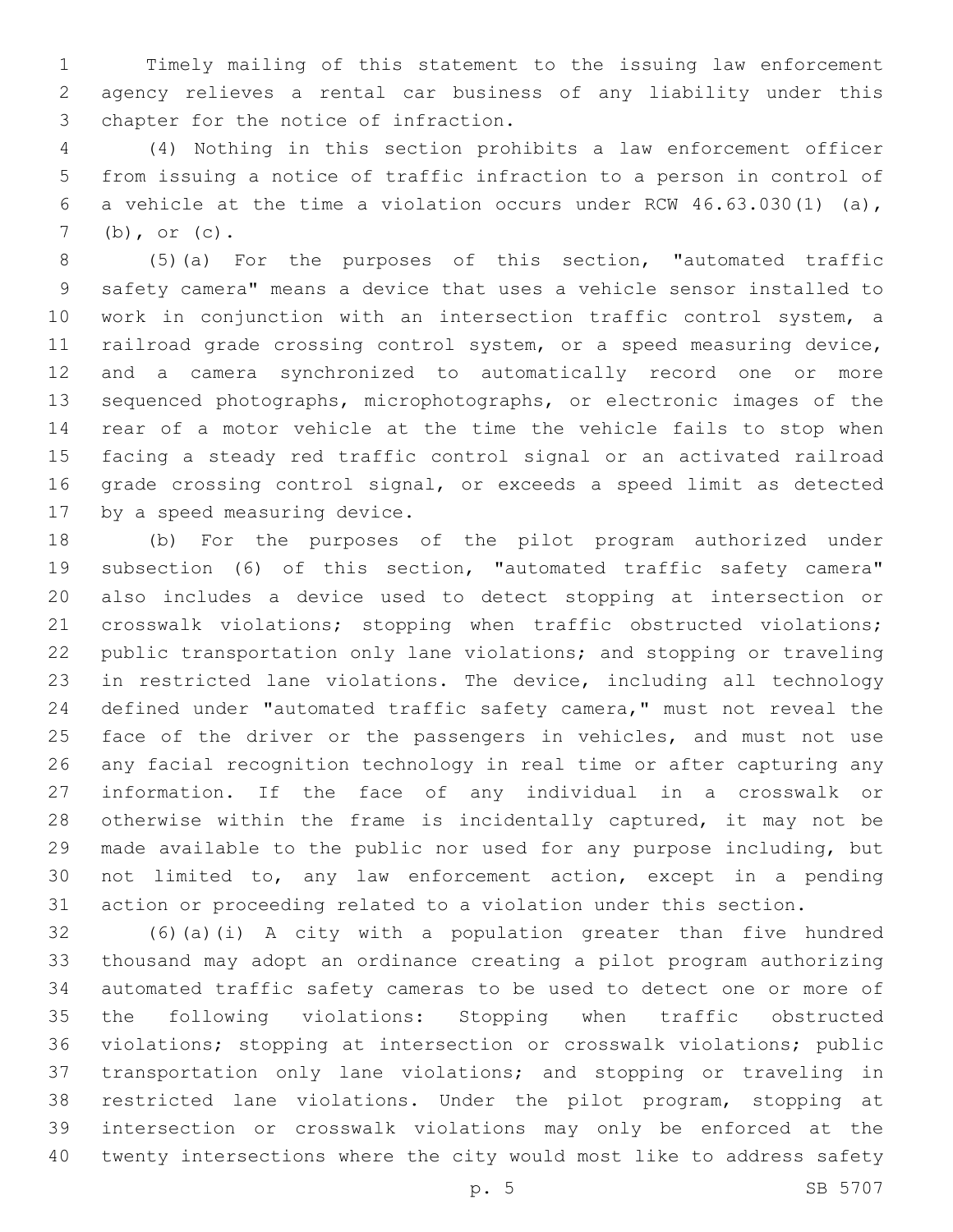concerns related to stopping at intersection or crosswalk violations. At a minimum, the local ordinance must contain the restrictions described in this section and provisions for public notice and signage.4

 (ii) Except where specifically exempted, all of the rules and restrictions applicable to the use of automated traffic safety cameras in this section apply to the use of automated traffic safety cameras in the pilot program established in this subsection (6).

 (iii) As used in this subsection (6), "public transportation vehicle" means any motor vehicle, streetcar, train, trolley vehicle, ferry boat, or any other device, vessel, or vehicle that is owned or operated by a transit authority or an entity providing service on behalf of a transit authority that is used for the purpose of carrying passengers and that operates on established routes. "Transit authority" has the meaning provided in RCW 9.91.025.

 (b) Use of automated traffic safety cameras as authorized in this subsection (6) is restricted to the following locations only: Locations authorized in subsection (1)(b) of this section; and midblock on arterials. Additionally, the use of automated traffic safety cameras as authorized in this subsection (6) is further 21 limited to the following:

 (i) The portion of state and local roadways in downtown areas of the city used for office and commercial activities, as well as retail shopping and support services, and that may include mixed residential 25 uses;

 (ii) The portion of state and local roadways in areas in the city within one-half mile north of the boundary of the area described in 28 (b)(i) of this subsection;

 (iii) Portions of roadway systems in the city that travel into and out of (b)(ii) of this subsection that are designated by the Washington state department of transportation as noninterstate 32 freeways for up to four miles; and

 (iv) Portions of roadway systems in the city connected to the portions of the noninterstate freeways identified in (b)(iii) of this subsection that are designated by the Washington state department of transportation as arterial roadways for up to one mile from the intersection of the arterial roadway and the noninterstate freeway.

 (c) However, automated traffic safety cameras may not be used on 39 an on-ramp to an interstate.

p. 6 SB 5707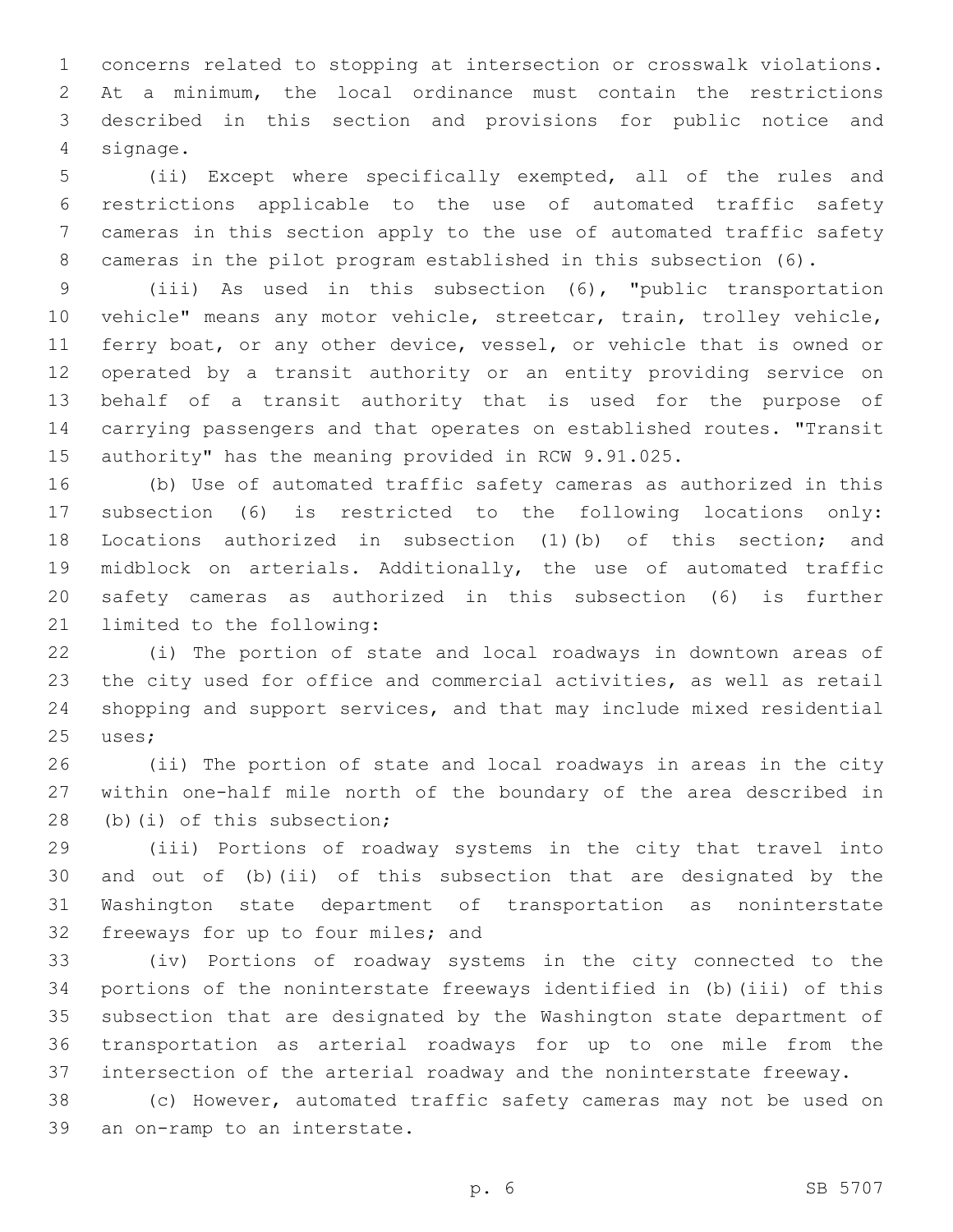(d) From June 11, 2020, through December 31, 2020, a warning notice with no penalty must be issued to the registered owner of the vehicle for a violation generated through the use of an automated traffic safety camera authorized in this subsection (6). Beginning January 1, 2021, a notice of infraction must be issued, in a manner consistent with subsections (1)(e) and (3) of this section, for a violation generated through the use of an automated traffic safety camera authorized in this subsection (6). However, the penalty for 9 the violation may not exceed seventy-five dollars.

 (e) For infractions issued as authorized in this subsection (6), a city with a pilot program shall remit monthly to the state fifty percent of the noninterest money received under this subsection (6) in excess of the cost to install, operate, and maintain the automated traffic safety cameras for use in the pilot program. Money remitted under this subsection to the state treasurer shall be deposited in the Cooper Jones active transportation safety account created in RCW 46.68.480. The remaining fifty percent retained by the city must be used only for improvements to transportation that support equitable access and mobility for persons with disabilities.

 (f) A transit authority may not take disciplinary action, regarding a warning or infraction issued pursuant to this subsection (6), against an employee who was operating a public transportation vehicle at the time the violation that was the basis of the warning 24 or infraction was detected.

 (g) A city that implements a pilot program under this subsection (6) must provide a preliminary report to the transportation committees of the legislature by June 30, ((2022)) 2024, and a final report by January 1, ((2023)) 2025, on the pilot program that includes the locations chosen for the automated traffic safety cameras used in the pilot program, the number of warnings and traffic infractions issued under the pilot program, the number of traffic infractions issued with respect to vehicles registered outside of the county in which the city is located, the infrastructure improvements made using the penalty moneys as required under (e) of this subsection, an equity analysis that includes any disproportionate impacts, safety, and on-time performance statistics related to the impact on driver behavior of the use of automated traffic safety cameras in the pilot program, and any recommendations on the use of automated traffic safety cameras to enforce the violations that these cameras were authorized to detect under the pilot program.